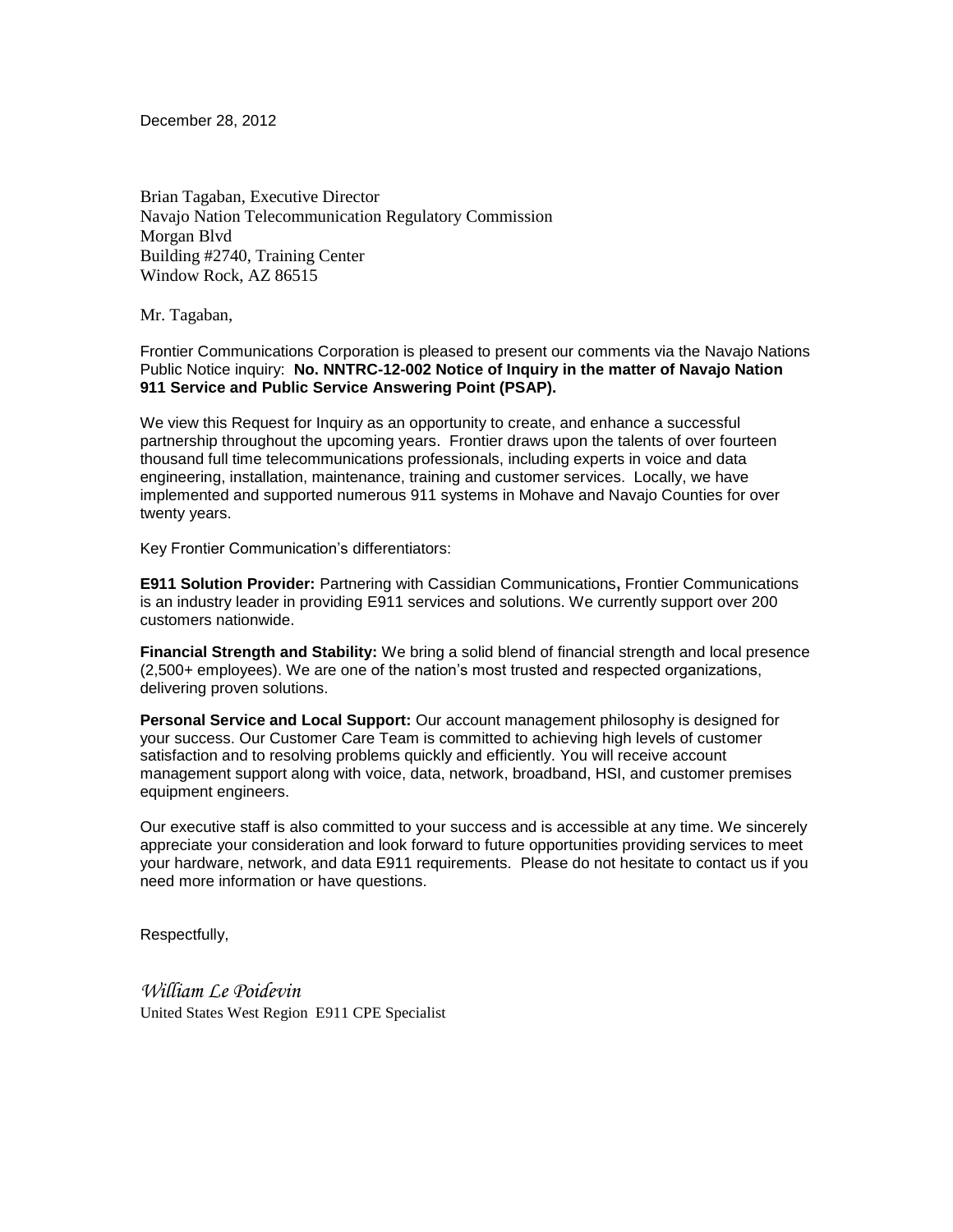# **NOTICE OF INQUIRY**

1. The Navajo Nation Telecommunications Regulatory Commission ("NNTRC") is authorized by the Navajo Nation Council to establish and enforce rules, regulations and policies,and issue orders as necessary for the health and safety of the general public in regard to telecommunications matters, including such rules, regulations, policies or orders as are necessary for the establishment of Enhanced 911 (E911) or Next Generation 911 (NG911) on the Navajo Nation. *See* 2 N.N.C. § 3453(B)(2); *see also* 21 N.N.C. § 514(A).

**Frontier Communications read and understood**

2. The NNTRC is established as an independent Commission under the Office of the President and the Vice-President pursuant to 2 N.N.C. § 3451.

# **Frontier Communications read and understood**

3. On July 25, 2011, the Law and Order Committee of the Navajo Nation Council received reports from the NNTRC, the Division of Community Development, and the Department of Public Safety (DPS) concerning the current status of the Nation's emergency calling response system. As a result of those reports, the Committee recommended that the Office of the President create an action plan to address the lack of E911 services on the Nation.

**Frontier Communications read and understood**

4. Pursuant to its statutory authority under Navajo law, and based on the critical need for E911 or NG911 services on the Navajo Nation, as addressed in the Findings, below, NNTRC is hereby publishing a Notice of Inquiry regarding the establishment of one or more Public Safety Answering Points (PSAPs) on the Navajo Nation, development and completion of an E911 or NG911Service Plan, and implementation of E911 or NG911 services on the NavajoNation.

## **Frontier Communications read and understood**

5. In this proceeding, the NNTRC seeks input from stakeholders, including federal, state, county, municipal and tribal governments and their agencies (including Navajo Nation 2 agencies, and the Indian Health Service and the Bureau of Indian Affairs), telecommunicationsservice providers, and the public.

## **Frontier Communications read and understood**

#### **Findings**

6. 911 Emergency Service is absolutely critical in order to meet the basic health and safety needs of the Navajo people. Without 911 service, first responders, including police, fire and ambulance, are unable to quickly locate and respond to the emergency needs of the Navajo people.

#### **Frontier Communications read and understood**

7. The Navajo Nation does not have even Basic 911 Emergency Service, let alone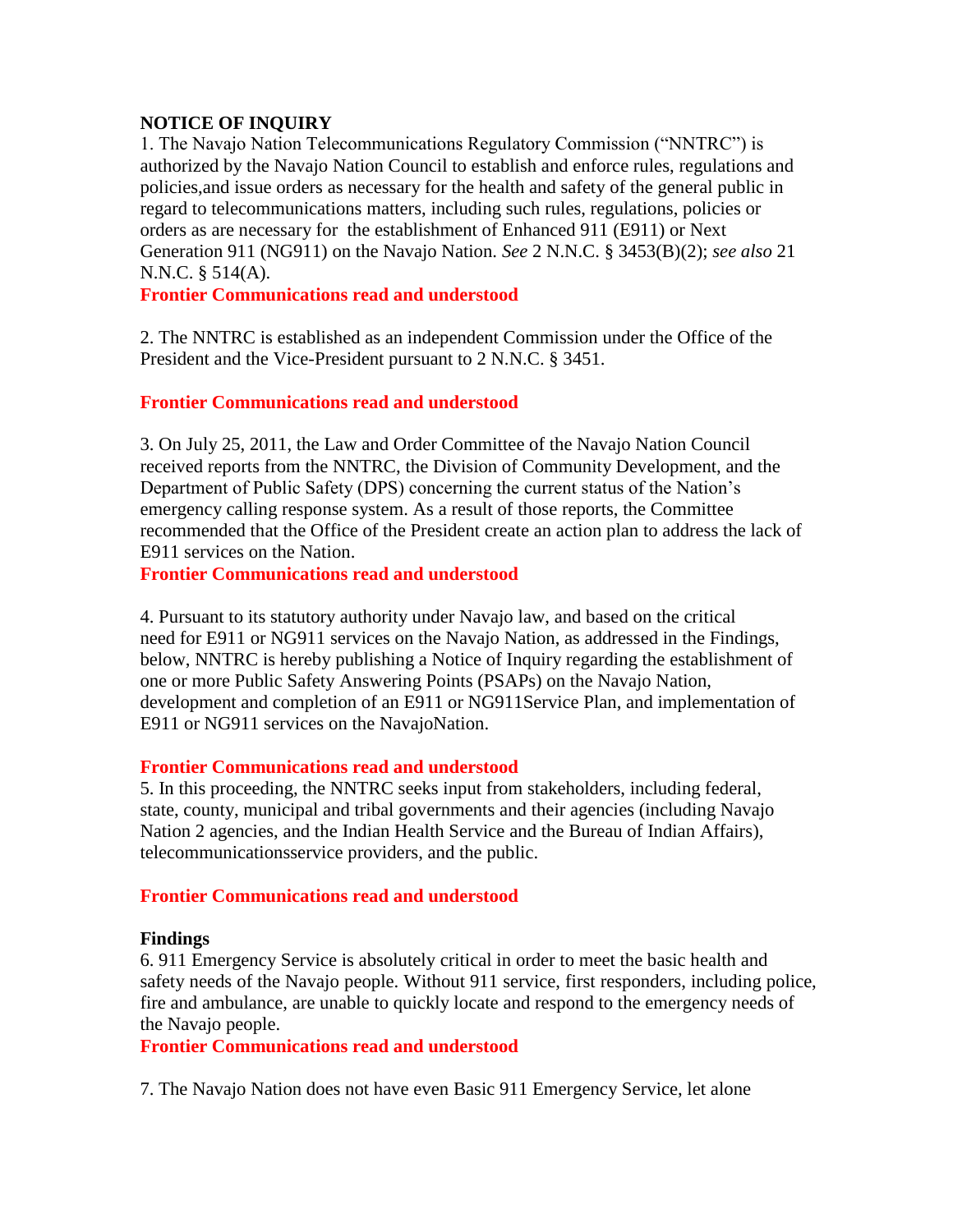E911, and also does not have any operational PSAPs within the territorial jurisdiction of the Navajo Nation.

### **Frontier Communications read and understood**

8. When an emergency call is received from a wireline or wireless telephone on the Navajo Nation, it is received on an administrative telephone line where additional information is unavailable, such as identity and address. E911 technology is crucial for dispatchers to relay emergency information to first responders.

#### **Frontier Communications read and understood**

9. As a result of no E911 services on the Navajo Nation, many emergency situations are grossly prolonged, and may result in additional injury, or even death.

### **Frontier Communications read and understood**

10. Over the past decades, the Nation has made at least two concerted yet so far unsuccessful efforts to implement 911 services on the Navajo Nation.

### **Frontier Communications read and understood**

11. In order to implement E911 and receive state funding from Arizona and New Mexico for such services, the Navajo Nation must develop a Service Plan which meets thosestates' requirements. So far, the Nation has been unsuccessful in completing a Service Planwhich meets those requirements.

## **Frontier Communications read and understood**

12. So far, no such action plan has yet been created.

## **Frontier Communications read and understood**

13. There is also no designated lead agency within the Navajo Nation government to ensure that an action plan is developed and successfully implemented.

#### **Frontier Communications read and understood**

14. On August 18, 2011, the NNTRC held a regular meeting to hear reports from the Executive Director of NNTRC and from officers for DPS concerning the lack of E911 services.

### **Frontier Communications read and understood**

15. Based on the July 25, 2011 directive from the Law and Order Committee, and the reports made to NNTRC on August 18, 2011, the NNTRC is opening this Inquiry in order tofacilitate the effective implementation of oversight, funding, construction, development and 3 administration of one or more PSAPS on the Navajo Nation, and their associated Service Plans.

The NNTRC seeks comments and input on the following questions. **Frontier Communications read and understood**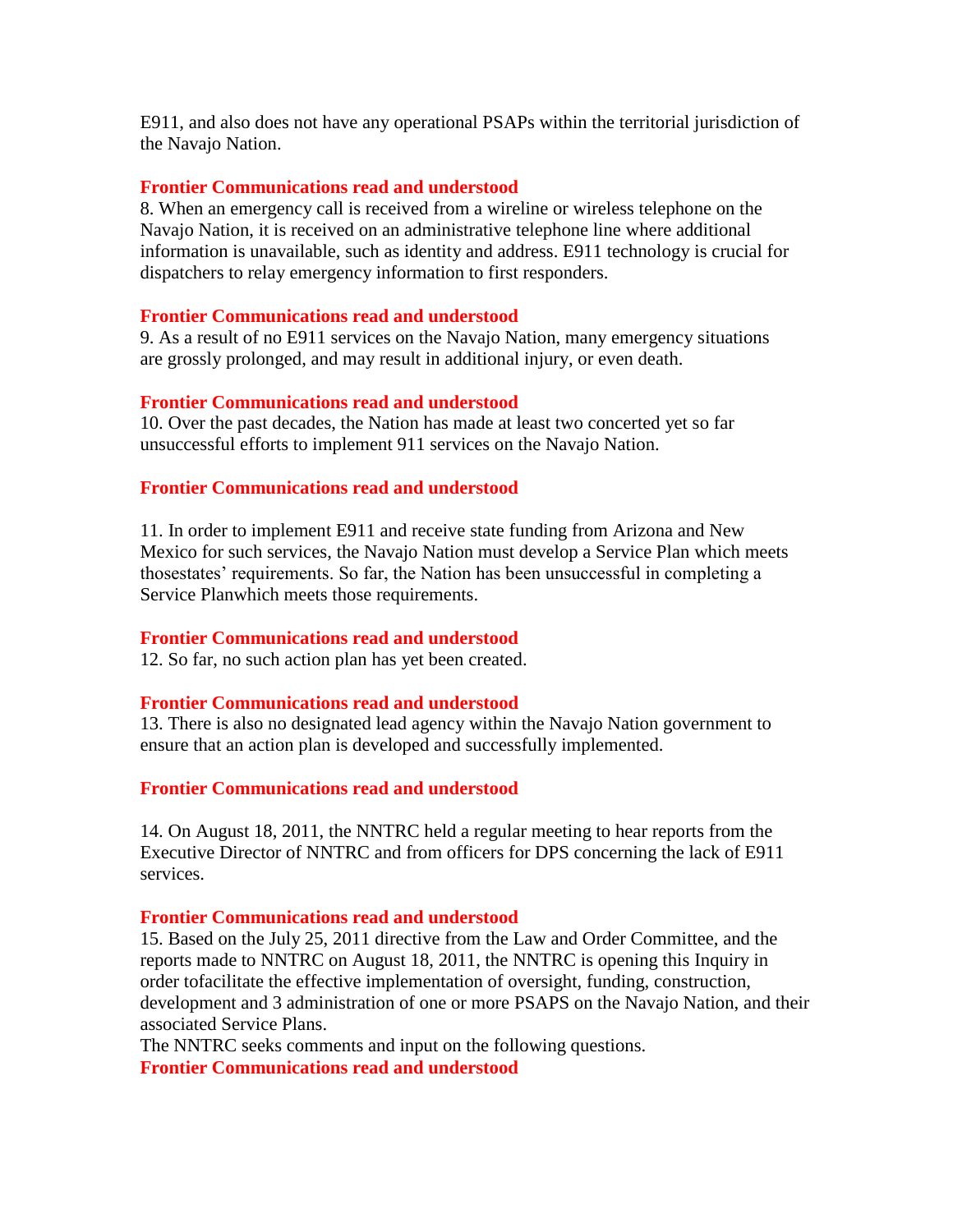### **Discussion**

16. How can the Navajo Nation ensure that the E911 model adopted by the Nation is the most advanced available, taking into consideration the current rule making regarding NG911 by the Federal Communications Commission in PS Docket No. 11-153 and 10- 255?

**Frontier Communications has a broad knowledge base in installing and maintaining e911 Centers in Navajo and Mohave Counties for over 20 years Frontier Communications and its E911 partners will work with the Navajo Nation and we will decide together on the best platform that will meet the needs of its community. It would be agreed that the best platform will depend many factors. The most important factor is to make sure lives are not lost by any system that is chosen.** 

17. What is required for successful administration of a 911 system? The NNTRC envisions three main separate components in the administration of E911 system. The three components are the PSAP, Master Street Addressing Guide (MSAG), and Rural Addressing. Can the three components be managed separately by independent agencies or departments, or should the entire E911 solution be managed by only one agency or department?

**Frontier Communications believes the management by one entity would be the best course of action.**

18. Who should develop and negotiate the Service Plan(s)? Who should be the lead agency? How often does the service plan need to be modified and what aspects of service plan require agreements to be maintained and updated?

**At present the Service Plan must be resubmitted by the Navajo Nations to the State of Arizona to get approval. Frontier Communications will provide assistance in helping the Navajo Nation to submit a Service Plan to the State of Arizona. Without an approved Service Plan, there can not be a place to start in developing an E911 platform for the Navajo Nations. This is critical to be completed.** 

19. Who should approve the Service Plan(s)? Is it acceptable that the NNTRC be designated as the entity that can adopt and approve modifications to the service plan? Does the adoption or modification of the service plan require additional approval by the Navajo NationCouncil or one or more of its standing committees? Should the NNTRC consider chartering an advisory committee explicitly to review and make recommended modifications to the service plan?

**The Service Plan must be submitted to the State Of Arizona and they must give the Navajo Nations direction on the approval or feedback on what else is needed for approval. Frontier Communications will help the Navajo Nations with this process.**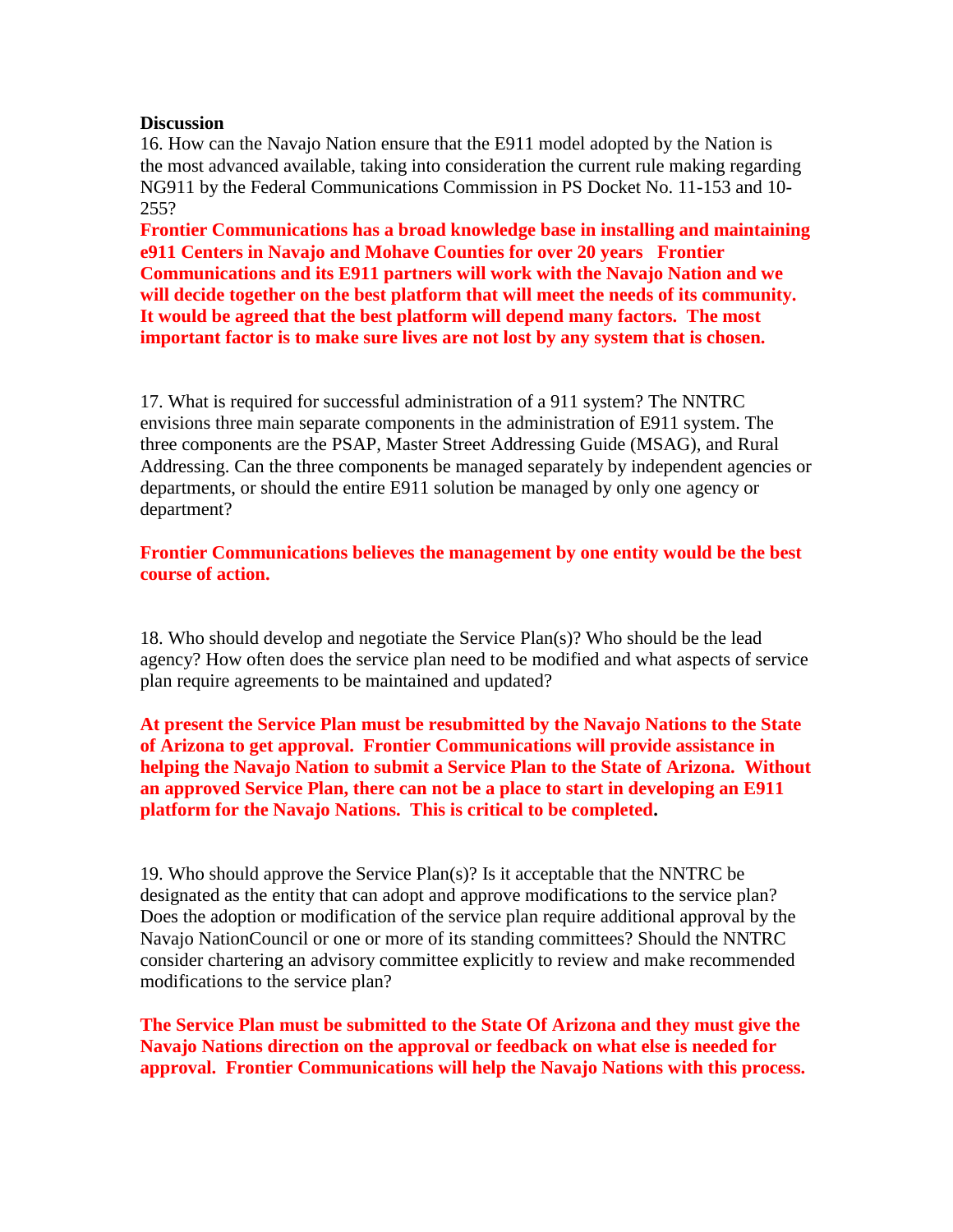20. How should NNTRC oversee and fund PSAPs and E911 services? Should the NNTRC have direct operational control of the PSAP and other components of E911? How should collect funds be made available to localities or agencies providing an any aspect of 911 services?

**Once compliance is established by the Navajo Nations via the Service Plan, ALI compliance, and MSAG compliance; Monies will be allocated based on the population base that the e911 centers will influence. 911 funds are tightly regulated if monies are to be provided by the State of Arizona. Any additional monies that are funded outside the State of Arizona's influence should be the responsibility of the Navajo Nations. Intuitively, monies that are earmarked for e911 services should go to the purchasing and maintaining the 911 infrastructure**

21. Should the Nation implement an E911 tax? If an E911 tax is implemented who should be exempt from such taxes? Should E911 tax be percentage or surcharge per line? How should the tax or surcharge be determined and how often should the tax or surcharge be adjusted?

**This question should be given to the State of Arizona. Their accountability to providing 911 services is paramount and their knowledge on driving funds to support 911 services is extensive. Barbara Jeager and Maria Hall our key contacts at the State of AZ.**

22. What should be fundable with an E911 tax? E.g. Facility Management (Environment Services, Construction, Rental, Improvements), Call Center Equipment (Purchase,Support Contracts, Chairs, Desks, Filing & Office Supplies), Call Center Network (MonitoringDevices, Interface Equipment, Backup & Disaster Recovery, Compliance Equipment, SoftwareLicensing), Administrative costs.

**All taxes generating for a comprehensive e911 solution should be used. Depending how much can be raised via the taxes is the limiting criteria to what can be purchased. The State of AZ will have guidelines on how the money should be spent which covers items that qualify and what items will need to be paid by the PSAP.**

23. Who should operate and administer PSAPS? Should any other entity be involved in the operation besides the Navajo DPS? Can portions of the PSAP operations be outsourced to private entities as a cost savings or risk management mitigation solution?

**There are many models of 911 Management that can be utilized. The Navajo Nations should consider all options that will ultimately provide the best support, maintenance, effectiveness, and provides the lowest cost of ownership.**

24. Should the Nation manage the MSAG database within the Nation or should the Nation outsource the management of the MSAG database to a private entity?